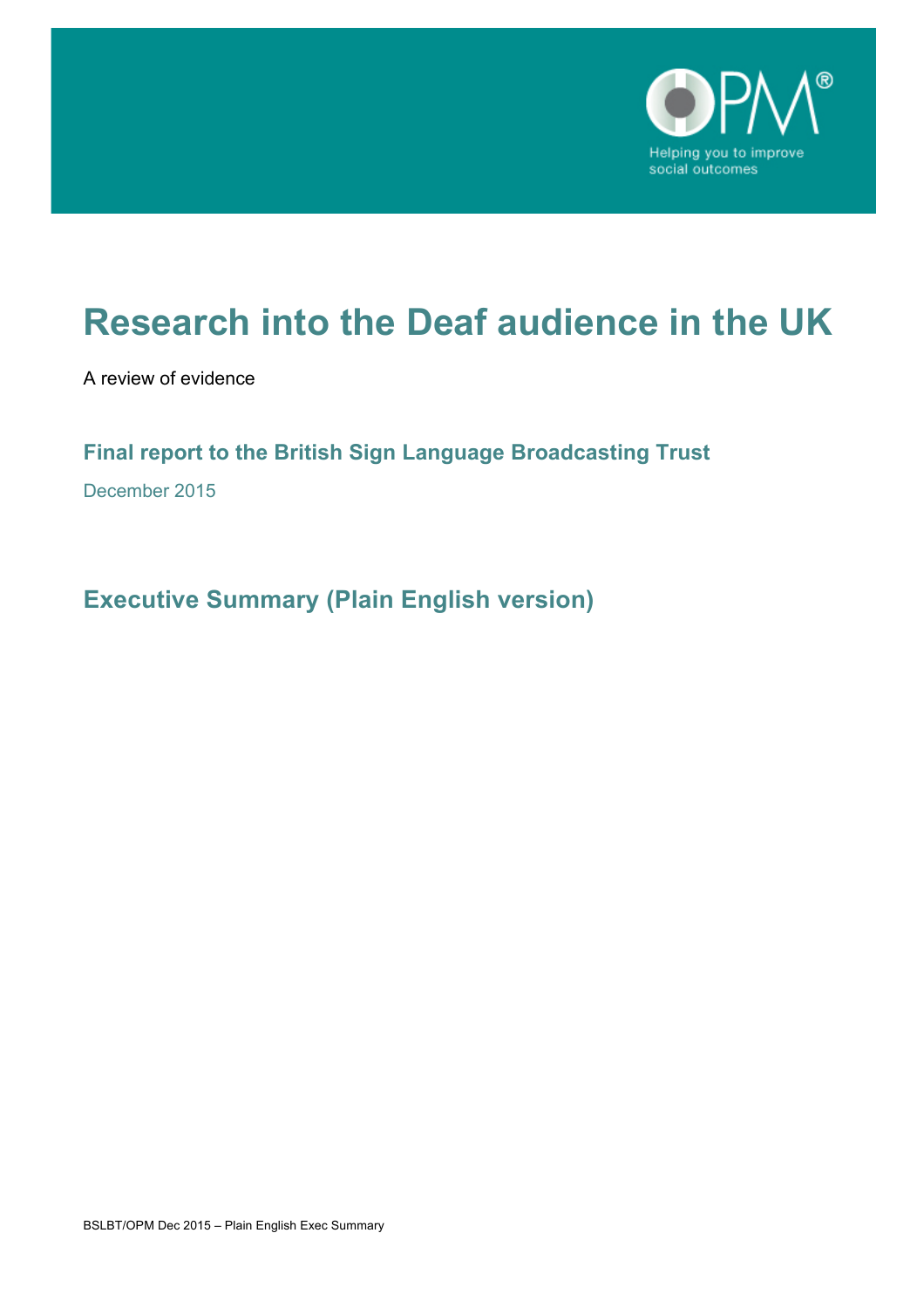# **Introduction**

The British Sign Language Broadcasting Trust (BSLBT) makes TV programmes in BSL for the UK's Deaf community.

BSLBT asked the Office for Public Management (OPM) to find out what was known about that community. They wanted to know how many Deaf people there are, where they live, their age, their interests, how they communicate and so on.

OPM also looked at how Deaf people fit into the wider world, their health and education, and their views on television and the internet.

BSLBT need this information to help them make relevant programmes for the BSL community. They also hope to help the hearing world understand Deaf people's lives and issues.

By 'Deaf', we mean people whose first language is sign language. Deaf people don't see deafness as a medical condition, and certainly not as a disability. They are a community with their own culture and language. This report isn't about 'deaf' people who have simply lost some or all of their hearing and who still use English as their first language.

OPM reviewed existing data and interviewed seven leading experts. It was important to BSLBT that the information they were given was reliable, professionally produced and accurate. Too often, 'conclusions' about the Deaf community have been based on assumptions and guesswork.

OPM found that there is little recent research on this subject. It is clear that Deaf people face many difficulties in integrating fully into society, but BSLBT and other organisations which try to meet the Deaf community's needs would like more hard evidence to help them tackle the isolation that Deaf people often experience.

# **Size and demographics of the Deaf community**

There is little reliable data apart from the 2011 Census for England and Wales. Figures that we do have include the following:

- In 2010, 56,400 people were registered as deaf in England.
- In 2014, there were at least 48,125 deaf children aged 0-19 in the UK.
- The estimate for permanent bilateral hearing impairment is 1 in 1000 live births, rising to a possible 2.05 per 1,000 among children aged 9+.
- There are about 15,500 people in England and Wales whose main language is BSL, but some data suggests that roughly 188,000 people in England are deaf and sometimes use sign language. About 12,500 people in Scotland use BSL, but not necessarily as their first language.
- 80% of BSL users are white. 19% live in London.

#### **Balance of the use of BSL and standard English**

Again, research in this area is limited. However:

- 65% of people who use BSL as a main language cannot speak English or cannot speak it very well.
- 87% of deaf children speak English. Only 9.4% use BSL as their main language or combined with another language.
- Deaf children say that sign language is very important to them. Children attending sign-bilingual schools communicate more confidently with non-signing children.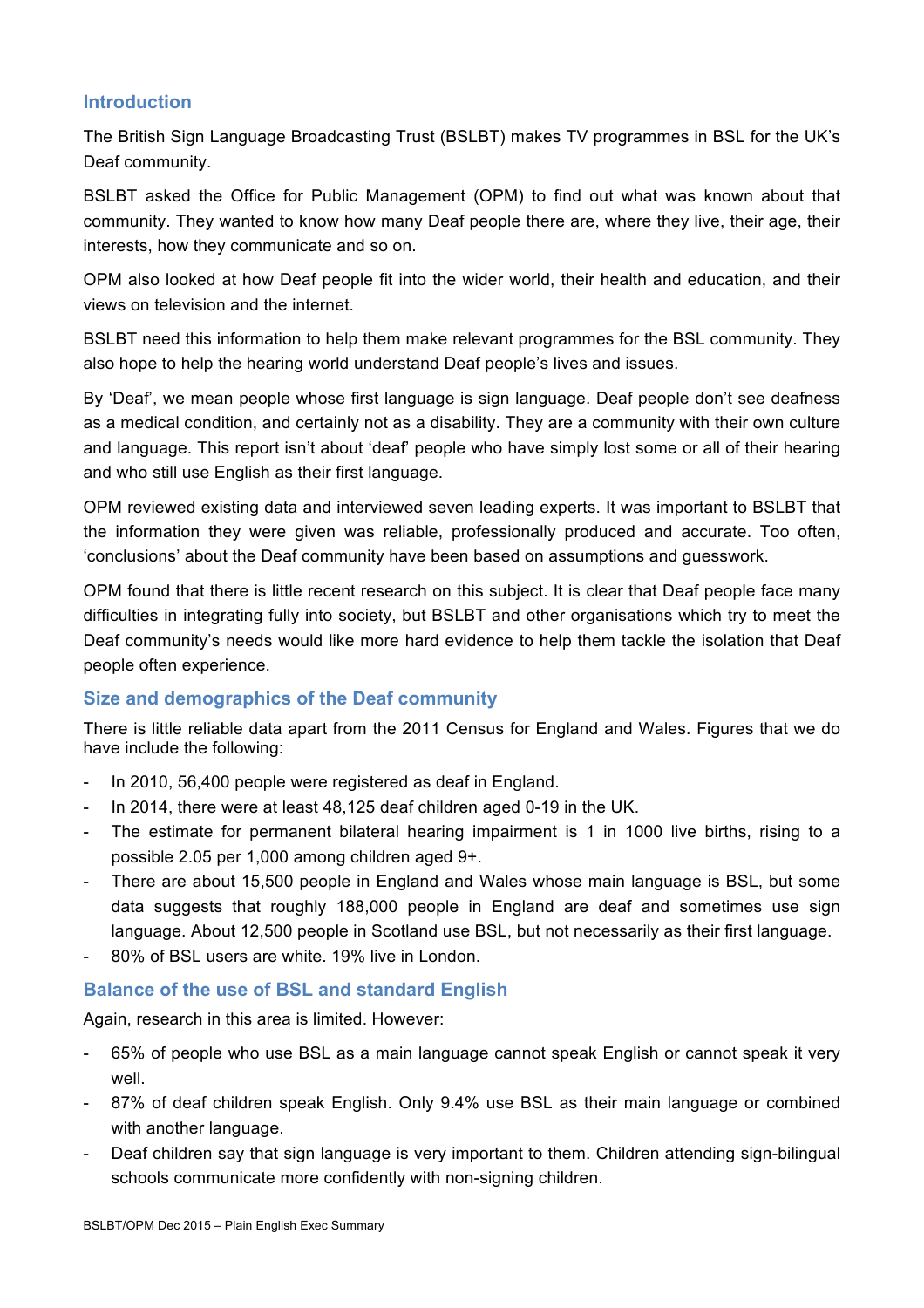- Using BSL in the home creates a positive view of deafness, but many parents think it marks their child out as 'different'. They would prefer their child to pass as 'hearing' and think hearing aids are a better way to join in with hearing people.
- There is no UK data on the percentage of Deaf children born into Deaf families. The USA estimate is that only 4% of deaf children have a deaf parent. For 92%, both parents are hearing.

# **Educational attainment and language skills**

- Deaf children generally do far worse than hearing children at all levels of education. They have relatively poor language skills. However, the gap appears to be narrowing, particularly in the earlier years.
- The age at which Deaf children and adults learn BSL affects their signing ability: the earlier the better.
- There aren't enough specialist education services, such as Teachers of the Deaf.

#### **Integration into the wider world**

- Deaf people are excluded from society and often feel isolated.
- They face difficulties in using local services. There is a shortage of services in BSL and of interpreters, and a general lack of deaf awareness.
- Unemployment among Deaf people is higher than in the general population.
- Deaf youngsters face difficulties in making friends and in social situations generally.

#### **Deafness and health**

The recent Deaf Health study provided useful UK data. There have also been a number of studies into access to health services.

- Deaf people are more likely to be obese, to have high blood pressure, depression and other mental health issues.
- They have lower rates of high cholesterol, cardiovascular disease and chronic obstructive pulmonary disease.
- They are less likely to smoke or drink alcohol.
- They are more likely to be under-diagnosed and to receive poorer treatment for potentially serious conditions.
- They face difficulties with health appointments. There aren't usually BSL interpreters at consultations, and Deaf people may have to rely on friends or family.
- Deaf people have poor health knowledge because of a lack of information in suitable formats.

#### **New technology and social media**

There is limited recent research in this area. It focuses mainly on the use of texting, email and the internet. The review did not find any data about social media, notably Facebook and Twitter, or about applications such as FaceTime/Skype.

- Deaf people communicate by text, email and teletypewriters. Email is the most widely used, with texting popular for younger people.
- The internet is helpful in communication between Deaf people, allowing them to develop friendships and to access online education and information.
- If they wish, Deaf people can pass as hearing online and can integrate more easily with the hearing. However, this does not necessarily help in the 'real world'.